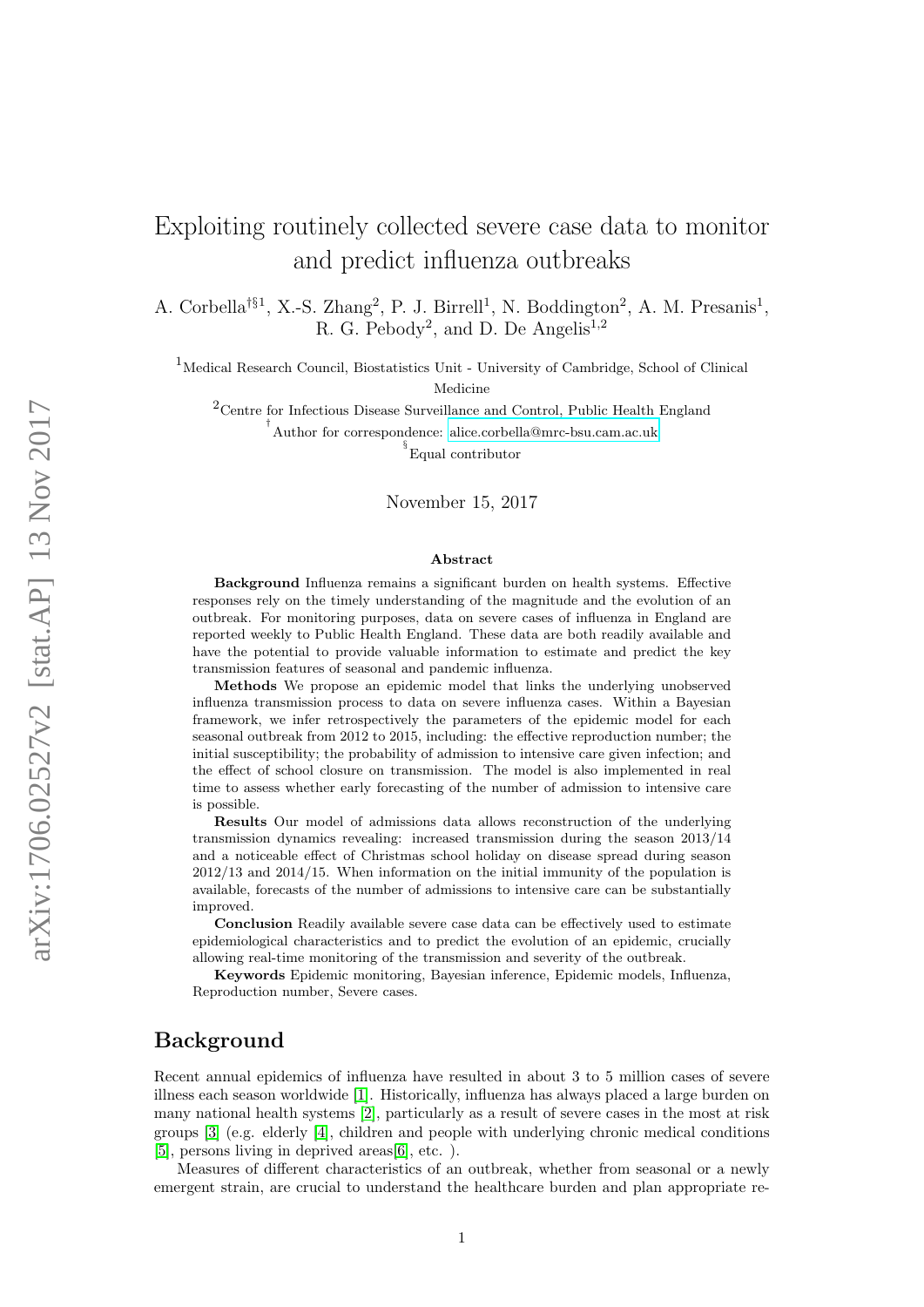sponse measures. For seasonal influenza, retrospective knowledge of severity and transmissibility provides a much valuable baseline measure against which to compare the severity and transmissibility of future pandemics. Prospectively, predictions of the likely extent of transmission and the resulting number of severe cases are crucial to anticipate demands on health care facilities (e.g. number of beds in hospital) for each season. These timely predictions are even more crucial to inform prompt targeted response in the event of a new emerging strain with the potential to cause a pandemic [\[7\]](#page-11-6).

Epidemic models are increasingly used to understand the effect of particular interventions including: vaccination policies [\[8\]](#page-11-7); school closures to reduce transmission in a pandemic [\[9,](#page-11-8) [10,](#page-11-9) [11\]](#page-11-10); reinforced use of antiviral drugs [\[12\]](#page-12-0); or changes in hospital management policies.

These models are generally applied to data, such as General Practitioner (GP) consultations for influenza-like illness (ILI) [\[13,](#page-12-1) [8\]](#page-11-7) or health-related online queries [\[14\]](#page-12-2) which are only loosely related to the actual burden and are characterized by highly volatile noise.

By contrast, more specific timely data on a sample of confirmed cases (e.g. confirmed influenza hospitalizations) might be collected routinely by national health systems. An example of these data is the UK Severe Influenza Surveillance System (USISS) [\[15\]](#page-12-3) that records counts of the weekly Intensive Care Unit (ICU) and High Dependence Unit (HDU) admissions and deaths with confirmed influenza in all hospital trusts in England.

Only recently, and in the context of a pandemic, has some attention been paid to estimating and predicting pandemic transmission from routinely collected confirmed-case data [\[16\]](#page-12-4). This has entailed the development of a very complicated model which is difficult to use in a seasonal monitoring setting (when less effort is placed on data collection) with a prediction goal. Here we explore a much simpler model to be applied to seasonal influenza, and possibly during a pandemic, relying only on simpler data on severe cases alone, which are timely available. We therefore investigate if data collected through USISS can characterise both seasonal and pandemic epidemics, aiming to achieve both the estimation and the prediction goal.

We formulate an epidemic model that links the available USISS data to the underlying unobserved dynamics of influenza in the UK. The model parameters are inferred using data from the seasonal epidemics in 2012-2015, to obtain nation-level estimates of transmission, as measured by  $R_n$ , the average number of new cases generated by an infectious individual in a partially immune population, and severity, as measured by the probability of ICU admission given infection.

Additionally, to assess the predictive power of the model, we perform analyses at different dates within each season. Finally, we study what would happen in the event of a pandemic, when the USISS surveillance scheme would be upgraded to collect more information.

## Methods

#### Data

Following the 2009 pandemic, the World Health Organization (WHO) declared the beginning of a post-pandemic phase [\[17\]](#page-12-5), encouraging national public health agencies to establish hospital-based surveillance systems to monitor the epidemiology of severe influenza. In response to these guidelines, and to understand the baseline epidemiology of severe influenza, the UK developed a surveillance system to monitor severe cases of influenza, the USISS [\[18,](#page-12-6) [19\]](#page-12-7). After a pilot phase in 2010/11, USISS has run for each influenza season, providing data on laboratory-confirmed ICU/HDU influenza cases and on laboratory-confirmed hospitalized cases.

According to the USISS protocol [\[18\]](#page-12-6), all National Health Service (NHS) trusts report the weekly number of laboratory-confirmed influenza cases admitted to ICU/HDU and the number of confirmed influenza deaths in ICU/HDU via a web tool. An ICU/HDU case is defined as a person who is admitted to ICU/HDU and has a laboratory-confirmed influenza A (including H1, H3 or novel) or B infection.

USISS runs annually from week 40 to week 20 of the following year but, in the event of a pandemic, it can be activated out of this window and will collect the same data at all levels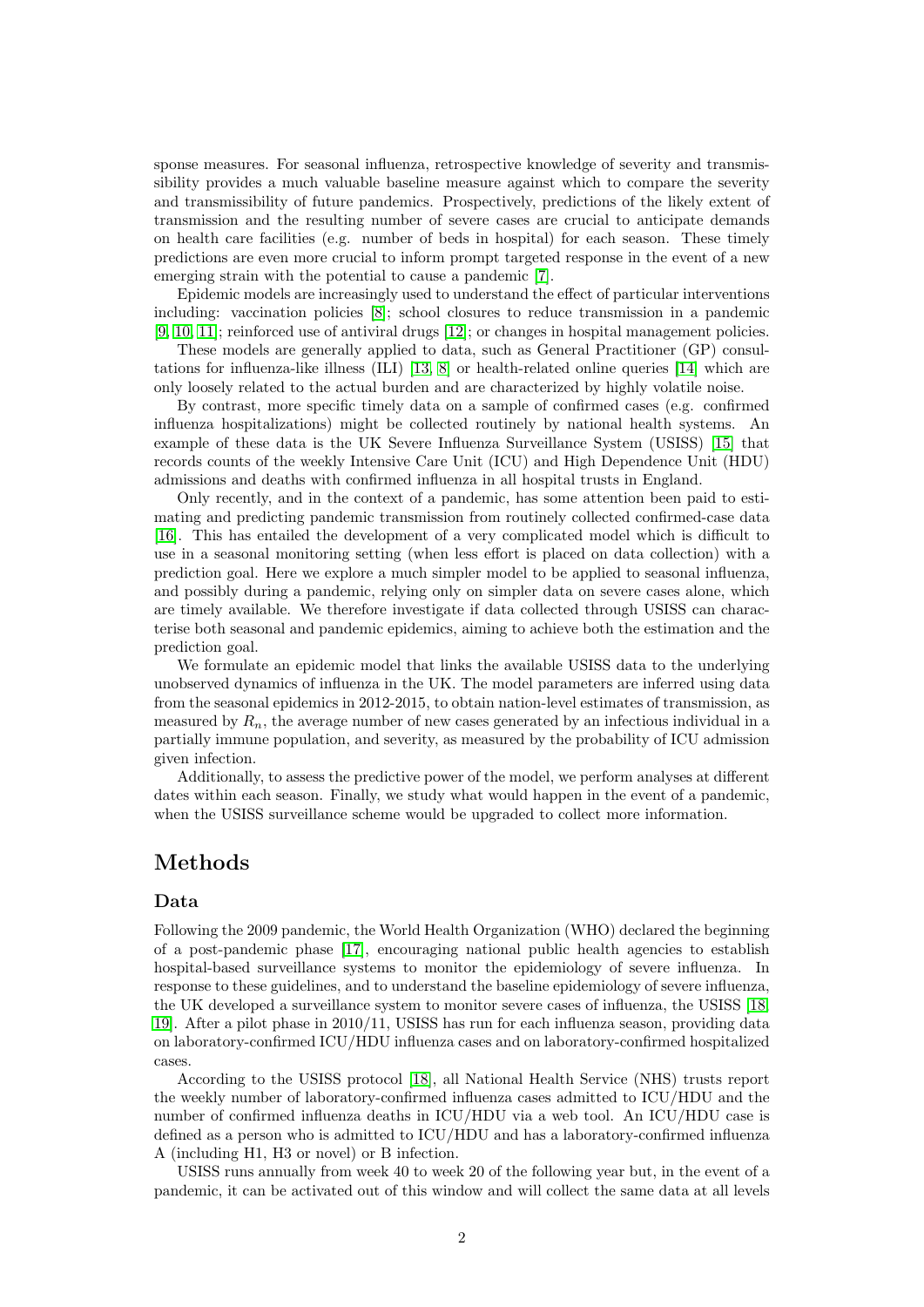of care, not only ICU/HDU.

Data are broken down by age group and influenza type/subtype. Total ICU/HDU admissions between 2012 and 2015 are shown in Figure [1,](#page-2-0) varying substantially across seasons. In the 2012/13 season, mainly characterized by Influenza B and Influenza A(H3N2) outbreaks, the number of admissions peaks early, maintaining this plateau for several months [\[20\]](#page-12-8). In  $2013/14$ , when the predominant strain was  $A(H1N1)$ , the time series displays a smoother increase, a well localized peak and a subsequent regular decrease [\[21\]](#page-12-9). Lastly, in 2014/15, the number of ICU admissions peaks earlier and has a dramatic drop at the beginning of the new year, which is followed by a smaller wave resulting in a time series characterized by a double peak. During this season, Influenza A(H3N2) was the predominant virus circulating and the total number of ICU admissions was higher; this strain is well-known to lead to more severe outcomes, particularly in the elderly [\[22\]](#page-12-10).

<span id="page-2-0"></span>

Figure 1: Weekly ICU/HDU admissions by season. Time is measured in week number as reported on the x axis.

#### Additional sources of information

In addition to the mandatory scheme, a subgroup of NHS trusts in England is recruited every year to participate in the USISS sentinel scheme [\[19,](#page-12-7) [23\]](#page-12-11), which reports weekly number of laboratory-confirmed influenza cases hospitalised at all levels of care. From this scheme, individual-level data on all ICU/HDU admissions (until season 2012/13) or on hospital admissions in the young  $(517 \text{ years old})$  population (from season 2013/14 onwards) are available, including clinical details such as date of symptom onset, of hospital and ICU admission, and date of discharge from ICU.

These data provide useful information on the process between influenza infection and ICU admission (e.g. the time elapsing from symptom onset to ICU admission). Further information on this process (e.g. proportion of symptomatic cases) can be found in the existing literature about the incubation period of influenza [\[24\]](#page-12-12) and the hospitalization fatality rate [\[25\]](#page-12-13).

#### Model

We used an epidemic model (Figure [2\)](#page-3-0) to describe the spread of influenza in England [\[26\]](#page-13-0). We assumed that the population changes according to a deterministic model in continuous time. Time is measured in days and denoted by  $t$ .

The population is divided according to health status into four compartments: susceptible  $(S)$ , exposed  $(E)$ , infectious  $(I)$  and removed  $(R)$ . The E and I compartment are further divided into two  $(E_1, E_2 \text{ and } I_1, I_2, \text{ respectively})$  leading to waiting times in the E and I states, distributed according to gamma distributions [\[27\]](#page-13-1). In the formulas below, the letters  $S, E_1, E_2, I_1, I_2, R$  denote the number of people in each compartment. The total size of the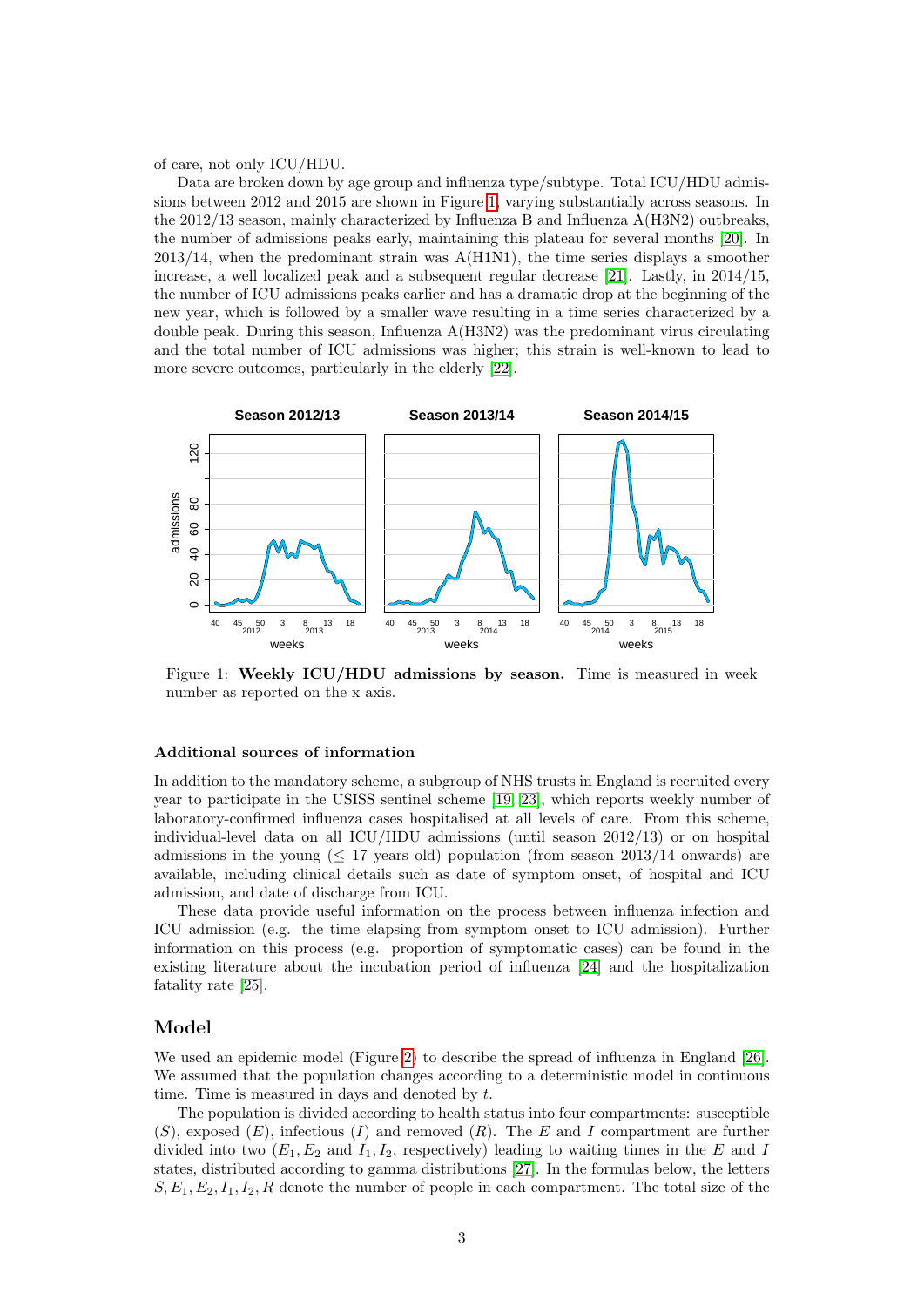population is fixed over every season and denoted by  $N$ . The change of compartment is determined by the transition rates:  $\lambda(t)$ ,  $\sigma$  and  $\gamma$  explained below.

The infection rate  $\lambda(t)$  is proportional to the proportion of people in the infectious compartment at t,  $\frac{I_1(t)+I_2(t)}{N}$  and a piecewise constant transmission rate  $\beta^*(t)$  (the rate at which new infections take place):

$$
\lambda(t) = \beta^*(t) \frac{I_1(t) + I_2(t)}{N}.
$$
\n(1)

 $\beta^*(t)$  is piecewise constant and it allows for a scaling factor  $\kappa \in (0,1]$  that expresses the change of the base contact rate  $\beta$  due to school closure [\[10\]](#page-11-9) as reported in Equation [2.](#page-3-1)

<span id="page-3-1"></span>
$$
\beta^*(t) = \begin{cases} \kappa \cdot \beta, & t \in \text{school holds} \\ \beta, & \text{otherwise.} \end{cases}
$$
 (2)

The transition rates  $\sigma$  and  $\gamma$  are related to the mean latent period,  $d_L$ , and the mean infectious period,  $d_I$ , by:

$$
\sigma = 2/d_L, \qquad \gamma = 2/d_I \tag{3}
$$

The system of differential equations that defines the epidemic model is reported in Equation [4.](#page-3-2)

$$
\frac{dS}{dt} = -\lambda(t) \cdot S
$$
\n
$$
\frac{dE_1}{dt} = \lambda(t) \cdot S - \sigma \cdot E_1
$$
\n
$$
\frac{dE_2}{dt} = \sigma \cdot E_1 - \sigma \cdot E_2
$$
\n
$$
\frac{dI_1}{dt} = \sigma \cdot E_2 - \lambda \cdot I_1
$$
\n
$$
\frac{dI_2}{dt} = \lambda \cdot I_1 - \lambda \cdot I_2
$$
\n
$$
\frac{dR}{dt} = \lambda \cdot I_2
$$
\n(4)

<span id="page-3-2"></span><span id="page-3-0"></span>Here we have assumed homogeneous mixing among contacts (i.e. people are all equally likely to meet, irrespective of their age class and residence, for example).



Figure 2: Schematic diagram representing the epidemic model and the model linking transmission to ICU/HDU admissions (in blue).

This transmission model is linked to the data on ICU admissions through an observational model that defines the time elapsing from infection to ICU admission and the probability of ICU admission conditional on infection.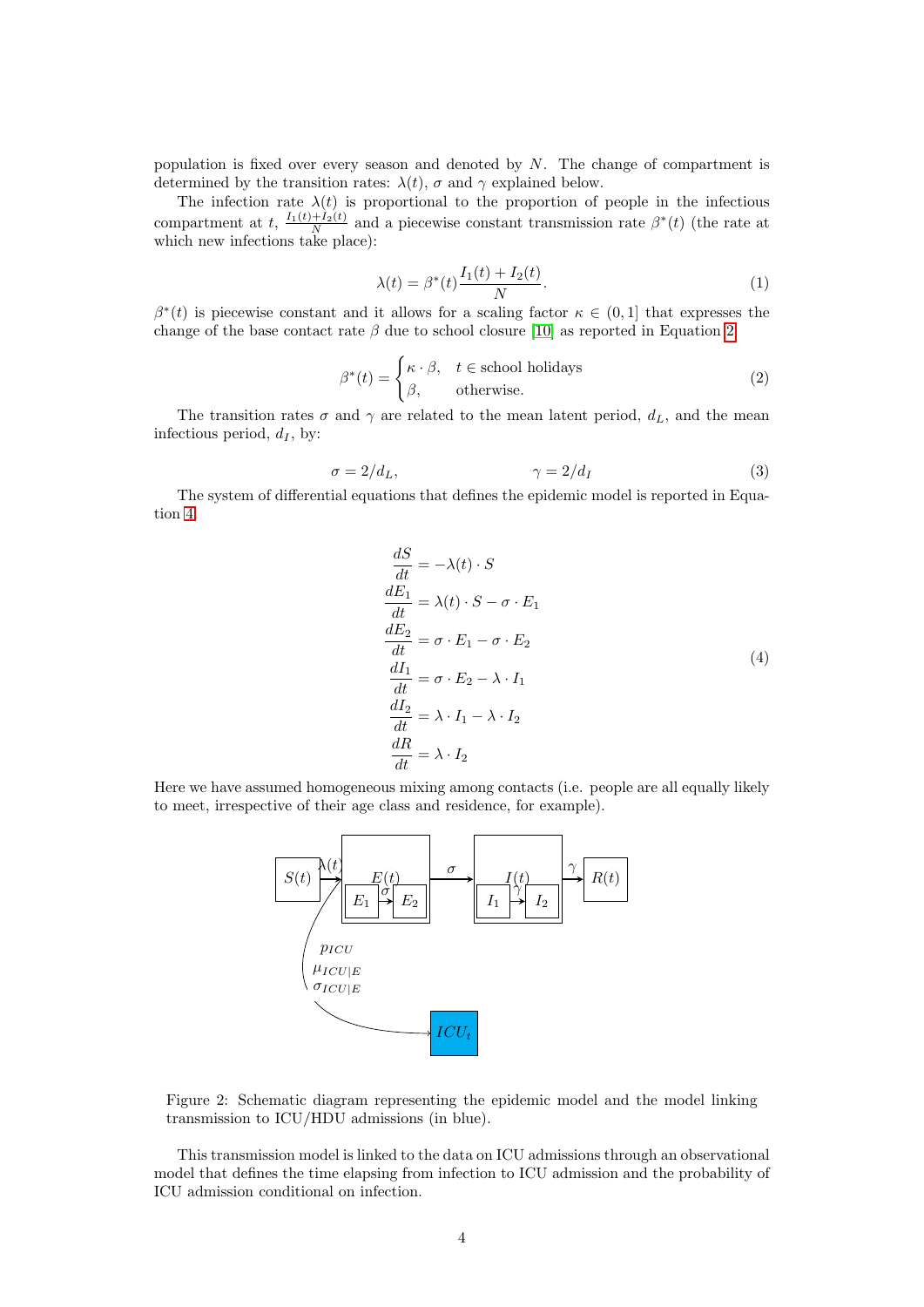Denote with  $f_{ICU|I}(w)$  the probability that w weeks elapse from infection to ICU admission, and with  $p_{ICU}$  the probability of ICU admission given infection. We can link  $\mu_w$ , the average number of ICU admissions during week  $w$ , to the weekly new infections in the previous weeks via a convolution:

$$
\mu_w = \sum_{v=0}^{w} f_{ICU|I}(w-v) \cdot \Delta I_v p_{ICU}
$$
\n(5)

where  $\Delta I_v = (S(7v - 7) - S(7v))$  is the count of the new infections during week v.

To formulate the likelihood of the data, we assumed that the observed number of ICU admissions is the realisation of a Negative Binomial random variable centred on  $\mu_w$  with over dispersion parameter  $\eta$ :

$$
ICU_w \sim \text{NegBin}(\mu_w, \eta),\tag{6}
$$

i.e  $ICU_w$  has density function:

$$
f(ICU_w = x) = \frac{\Gamma(x + r_w)}{\Gamma(x)\Gamma(x + r_w)} \left(\frac{1}{\eta}\right)^{r_w} \left(1 - \frac{1}{\eta}\right)^x \tag{7}
$$

with  $r_w = \frac{\mu_w}{\eta - 1}$ .

The Additional file contains the full specification of the transmission model, its reparametrization and full derivation of  $f_{ICU|I}(w)$ .

## Parameter estimation

To define the epidemic we need to estimate or set both the transitions rates parameters (i.e.  $β, κ, σ, γ)$  and the initial state of the epidemic (i.e.  $S(0), E_1(0), E_2(0), I_1(0), I_2(0), R(0)$ ).

The epidemic model can be re-parametrized [\[27\]](#page-13-1) and a number of quantities may be defined, including:  $\pi$ , the initial proportion of non-immune people;  $I^{tot}(0) = (I_1(0) + I_2(0)),$ the total number of infectious people at  $t = 0$ ; the basic reproduction number  $R_0$  that is the average number of successful transmissions per infectious person in a fully susceptible population; and the effective reproduction number  $R_n$  that is the average number of successful transmissions per infectious person in a partially susceptible population. All these parameters are useful under a health-policy perspective.

The parameters  $\sigma$  and  $\gamma$  are assumed known from previous studies [\[24,](#page-12-12) [13\]](#page-12-1), as they can be inferred only with detailed information at the individual level. Likewise, the population size N is assumed known and fixed to the values estimated by the Office of National Statistics (ONS) [\[28\]](#page-13-2).

We used a Bayesian approach to draw inference on the other parameters. Bayesian inference consists in summarizing prior information on a general parameter  $\theta$  in a distribution  $\pi(\theta)$  and updating it with the information deriving from a set of data x, contained in its likelihood  $\mathcal{L}(\theta|x)$ , to derive the posterior distribution:

$$
p(\theta|x) \propto \pi(\theta) \cdot \mathcal{L}(\theta|x). \tag{8}
$$

We considered two scenarios. In the first one we assumed we have no prior information on the values of the parameters except for lower and upper bounds, hence the prior distributions on all the parameters are non-informative (see Additional file 1). Table [1](#page-5-0) lists the lower and upper limits of some transformations of the parameters and the values assumed known in this scenario.

In the second scenario we used sero-prevalence data from the 2010/11 season [\[29\]](#page-13-3) to formulate a prior distribution for the initial susceptibility  $\pi$ . The use of sero-prevalence data to describe the immunity of a population could be debatable, since the results may be extendible only to seasons with similar predominant strains circulating. Here, serosamples were taken during an H1 predominant season: this sub-type was prevalent also in the 2012/13 season, but not in 2014/15. However, combining this prior with the data allows us to test how much prior knowledge is needed to overcome the lack of information about susceptibility from the data. We also derived an informative prior distribution on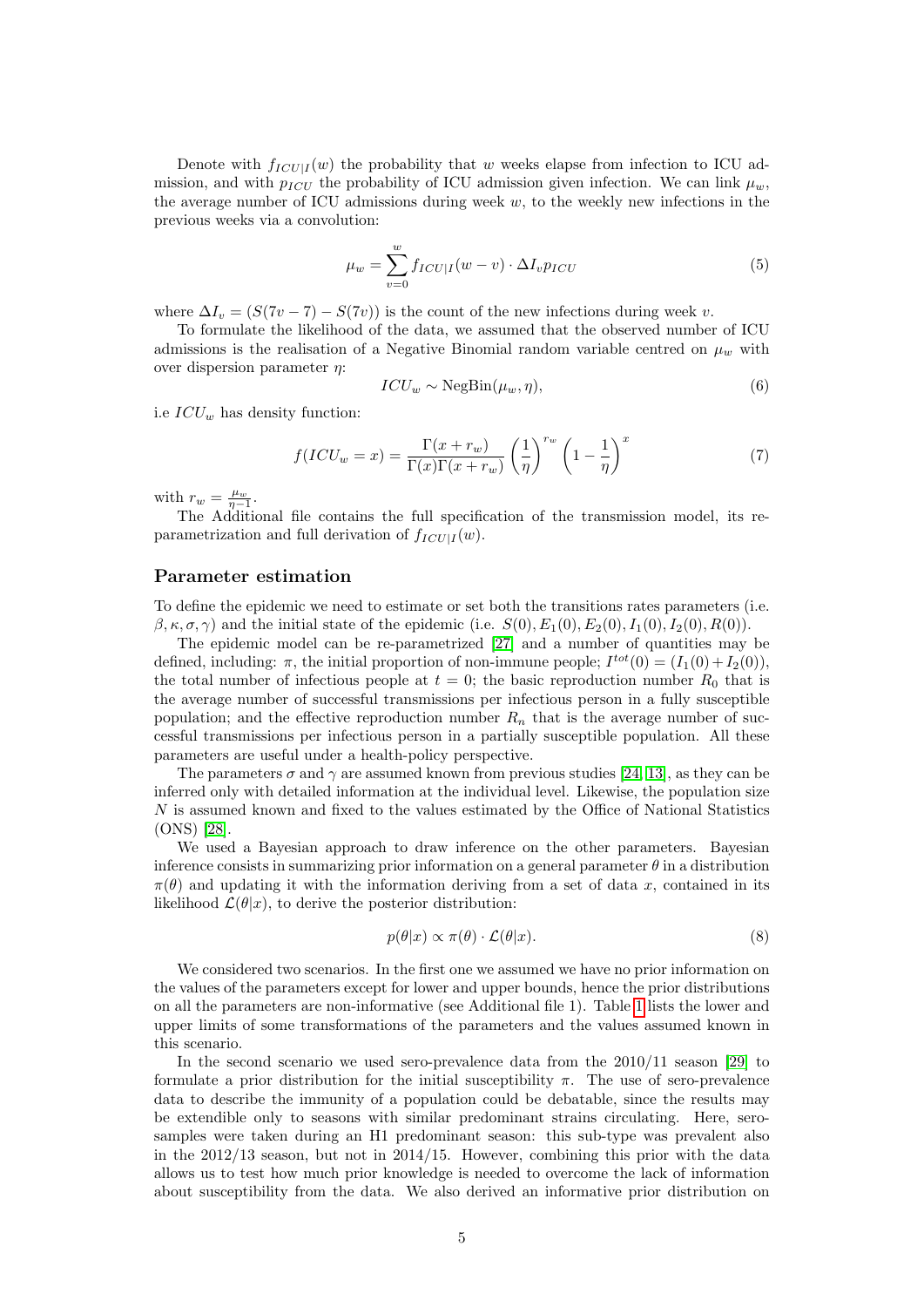<span id="page-5-0"></span>

| Unknown parameters definition      | Parameter                        | Lower limit  | Upper limit |
|------------------------------------|----------------------------------|--------------|-------------|
| Susceptibility                     | $\pi$                            |              |             |
| Initial number of infectious       | $I^{tot}(0) = (I_1(0) + I_2(0))$ | $\mathbf{0}$ | 10000       |
| Transmission rate                  |                                  |              | 1.12        |
| Over-dispersion                    |                                  |              | 100         |
| P of ICU admission given infection | $p_{ICU}$                        |              |             |
| Scaling factor for school closure  | $\kappa$                         |              |             |
| Parameters assumed known           | Parameter                        | Value        |             |
| Rate of becoming infectious        | $\sigma$                         |              |             |
| Rate of recovery                   |                                  | 0.5797       |             |
| Population of $2012/13$            | $N_{2012/13}$                    | 53,679,750   |             |
| Population of $2013/14$            | $N_{2013/14}$                    | 54,091,200   |             |
| Population of $2014/15$            | $N_{2014/15}$                    | 54, 551, 450 |             |

Table 1: Prior distributions of the parameters in the non-informative scenario

 $p_{ICU}$  by combining estimates of the probability of hospitalization given infection from a previous severity study [\[25\]](#page-12-13) with estimates of the probability of ICU/HDU admission given hospitalization from the aggregate data of the USISS sentinel scheme. Table [2](#page-5-1) lists the prior distributions of the two parameters that change in the informative scenario. The remaining parameters are again assumed to be uniformly distributed.

<span id="page-5-1"></span>Table 2: Prior distributions of the parameters that change in the informative scenario

| Parameter  | <b>Distribution</b>                                               |
|------------|-------------------------------------------------------------------|
|            | ~ LogNorm( $\log \mu = \log(0.401), \log \sigma = 0.2$ ) [29]     |
| $p_{ICII}$ | ~ LogNorm( $\log \mu = \log(0.000239)$ , $\log \sigma = 1$ ) [25] |

#### Analyses

For both the prior settings we performed two types of analysis: firstly we considered all the data reported in Figure [1](#page-2-0) and we analysed them retrospectively. Secondly, to assess the predictive ability of our model, we performed estimation and forecasting assuming only an initial portion of the data are available. We used the data up to week  $w$  as a training dataset to estimate the parameters. Then we predicted the evolution of the epidemic after week  $w$ , based on the estimates from the training dataset. We tested the following prediction time points:  $w = 3, 8, 13$ , and 18 from the beginning of the new year. An example of the sequence of data used to analyse prospectively an epidemic (season 2014/15) is reported in Figure [3.](#page-6-0)

To approximate the posterior distribution, we used a Metropolis Hastings block updated sampling algorithm [\[30\]](#page-13-4), coded using the R programming language [\[31\]](#page-13-5). The system of differential equations [4](#page-3-2) was solved using the R package deSolve [\[32\]](#page-13-6). Details on the algorithm are available in Additional file 1 and the code is available at [http://www.mrc-bsu.cam.ac.](http://www.mrc-bsu.cam.ac.uk/software/miscellaneous-software/) [uk/software/miscellaneous-software/](http://www.mrc-bsu.cam.ac.uk/software/miscellaneous-software/).

## Results

#### Retrospective analysis

The retrospective analysis of the data was first performed in the uninformative scenario. The resulting posterior distributions are displayed in Figure [4](#page-6-1) with the posterior median and 95% Credible Intervals (CrI)s of some of the parameters reported in Table [3.](#page-7-0) Note that the posterior distribution of the initial susceptibility  $\pi$  and the basic reproduction number  $R_0$  are almost identical to the prior. This is due to the fact that the information contained in the data is not sufficient to determine separately the values of the parameters describing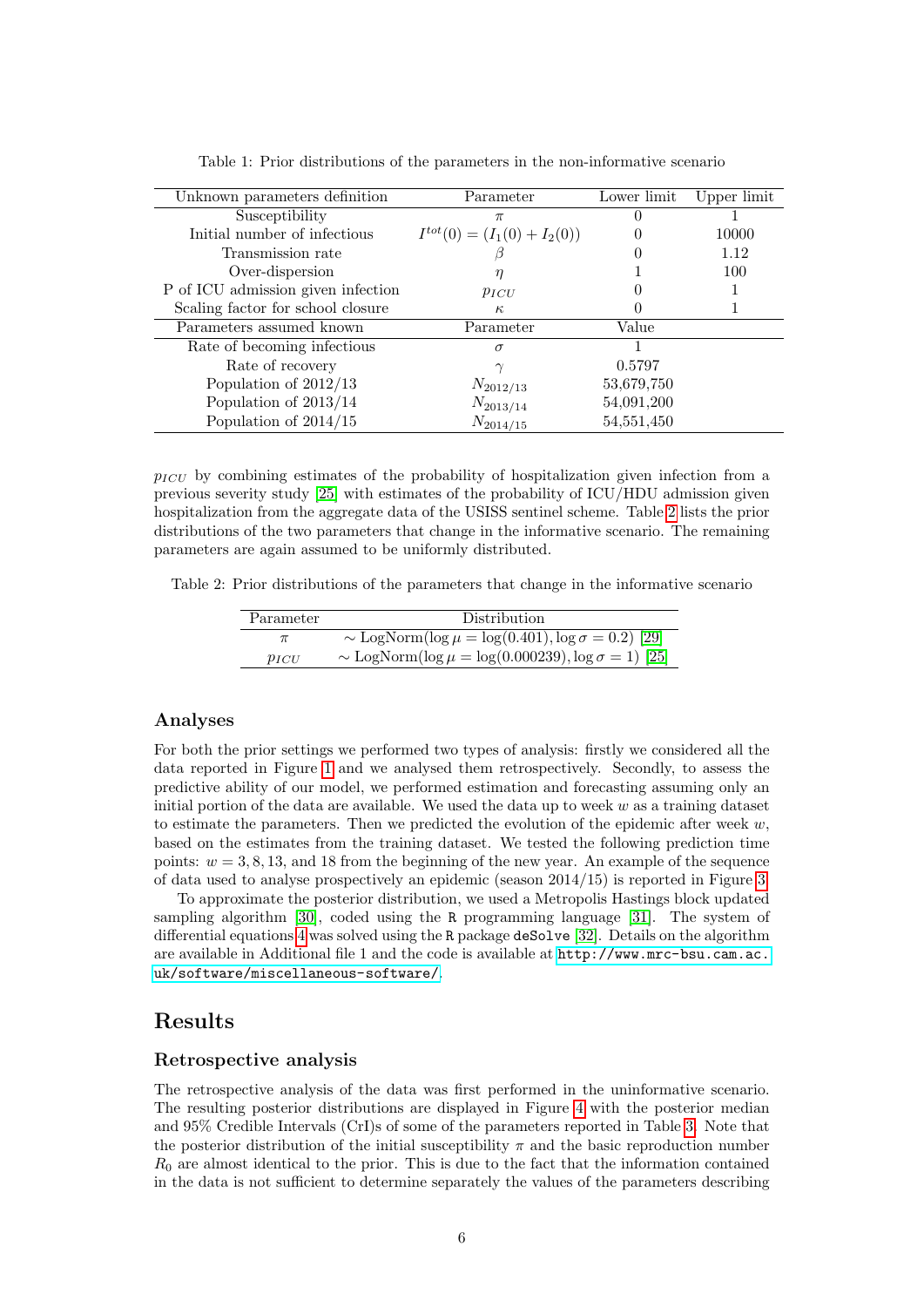<span id="page-6-0"></span>

Figure 3: Prospective analysis. Sequential data on ICU admissions used in the prospective analysis in the season 2014/15.

both the initial immunity and the transmission rate. This problem is explored in detail in Additional file 1.

<span id="page-6-1"></span>

Figure 4: Retrospective analysis. Prior (red) and posterior (blue) distributions of: the initial susceptibility  $(\pi)$ ; the over-dispersion parameter  $(\eta)$ ; the probability of ICU admission given infection  $(p_{ICU})$ ; the scaling parameter  $(\kappa)$ ; and the basic and effective reproduction number  $(R_0$  and  $R_n)$ . The results are derived from season 2012/13 (left column), season 2013/14 (centre) and season 2014/15 (right column).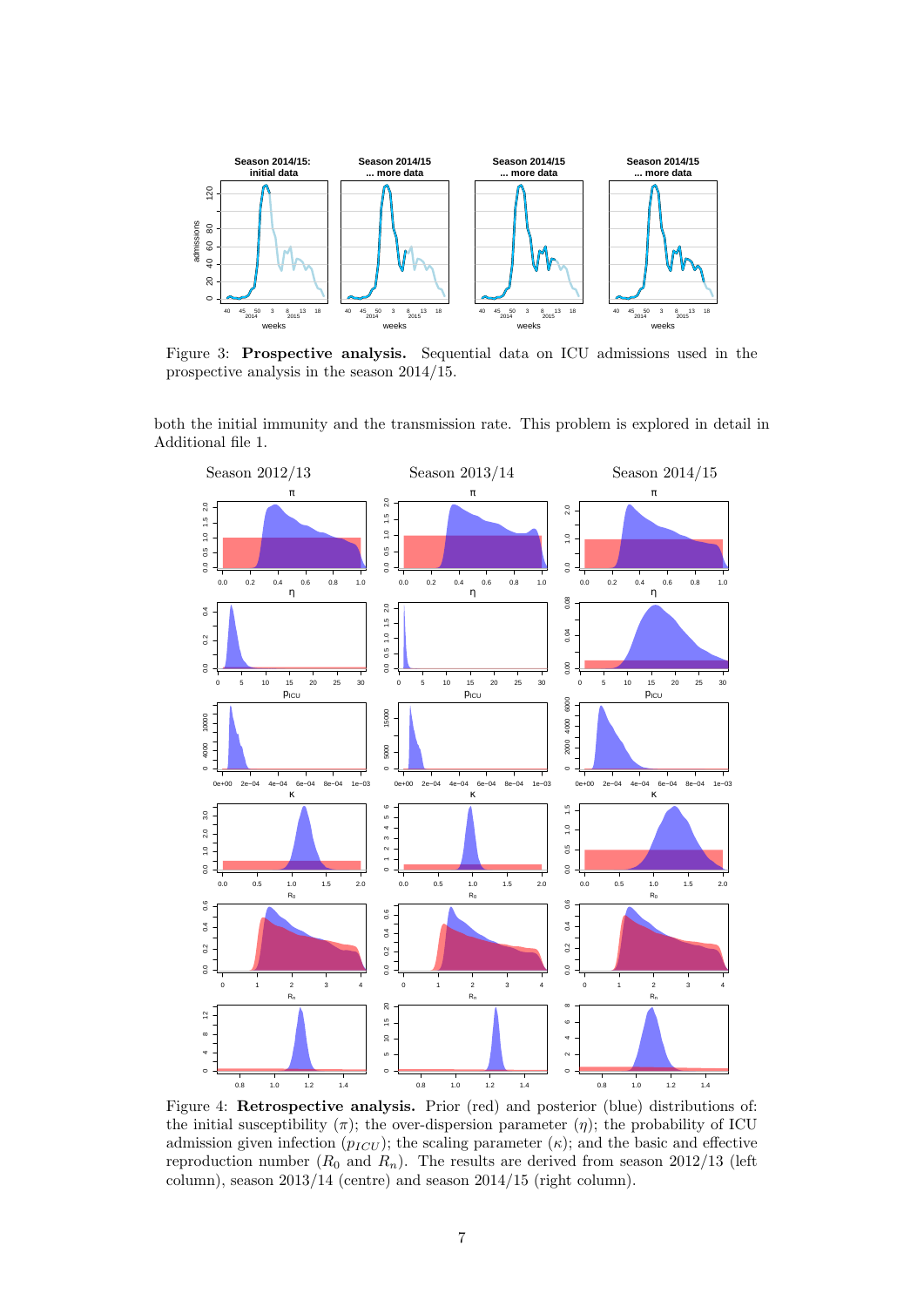Data are much more informative about parameters  $\eta$ ,  $p_{ICU}$  and  $\kappa$ . The highly variable behaviour of the ICU admissions count in season 2014/15 is reflected by the over-dispersion parameter  $\eta$ , whose distribution is significantly higher compared to the ones estimated from the 2012/13 and 2013/14 seasons. The range of the probability of going to ICU given infection,  $p_{ICU}$ , is always between 0.04% and 0.4%. Its median is higher in season 2014/15, in agreement with the higher severity that was detected during this influenza season [\[23\]](#page-12-11). The multiplicative factor  $\kappa$  introduced to allow for a school-closure effect is centred on 1 for season 2013/14 and centred around higher values in the remaining seasons. A possible explanation for this counter-intuitive phenomenon relies on the age distribution of the sample population. Our data have a different distribution compared to the English population ([\[23\]](#page-12-11), [\[28\]](#page-13-2)), with patients over 65 being over represented and children in school years being under represented. The elderly individual perhaps are more likely to meet other potential influenza spreaders (e.g. children) during school closures, particularly over Christmas holiday. It makes sense, therefore, to observe an inverse relationship between school closure and the transmission rate, in contrast to results that might be expected from a more representative sample of the population [\[10\]](#page-11-9). However, this piecewise increment in transmission rate may incorporate other time-varying phenomena that affect the force of infection. The Christmas holiday often coincides with the beginning of a colder and more humid period and changes in vapour pressure, that might imply an increasing spread of influenza [\[33\]](#page-13-7). Lastly the posterior median of the effective reproduction number  $R_n$  is equal to 1.152, 1.235, 1.089 in seasons 2012/13, 2013/14 and 2014/15 respectively.

<span id="page-7-0"></span>Table 3: Posterior medians and 95% CrIs from the retrospective analysis of the ICU admissions with uninformative priors.

|                   | 2012/13                     | 2013/14                          | 2014/15                   |
|-------------------|-----------------------------|----------------------------------|---------------------------|
|                   | $\pi$ 0.546 (0.297 - 0.969) | $\overline{0.589(0.32 - 0.977)}$ | $0.531(0.28 - 0.968)$     |
| $I^{tot}$         | $4106 (1441 - 11510)$       | $1357 (484 - 3312)$              | $9590 (3053 - 28493)$     |
|                   | $0.611$ $(0.344 - 1.126)$   | $0.608$ $(0.367 - 1.118)$        | $0.596$ $(0.324 - 1.119)$ |
| $\eta$            | $3.204$ $(1.888 - 6.101)$   | $1.25$ $(1.011 - 2.096)$         | $17.925(10.412 - 35.812)$ |
| $p_{ICU}(0.10^2)$ | $0.084$ (0.046 - 0.161)     | $0.071$ $(0.042 - 0.134)$        | $0.175$ $(0.085 - 0.374)$ |
| $\kappa$          | $1.185(0.971 - 1.434)$      | $0.965(0.841 - 1.1)$             | $1.313(0.866 - 1.824)$    |
| $R_n$             | $1.152(1.093 - 1.211)$      | $1.235$ $(1.196 - 1.275)$        | $1.089$ $(0.997 - 1.195)$ |

Although the CrIs of the parameter  $\kappa$  included 1, the posterior probability of it being larger than 1 ( $Pr(\kappa > 1)$ ) is substantial for two season. The introduction of this parameter allows the flexibility needed to represent the specific features of each season. This can be observed in the posterior predictive distribution of the weekly ICU admissions reported in Figure [5.](#page-8-0) Specifically in season 2012/13 we manage to reproduce the plateau that takes place from the end of the Christmas vacations to the February half term. Regarding instead the double peaking season of 2014/15, the 95% Credible bounds are not narrow, but the timing of the peak of the distribution is predicted substantially better than in the case of constant infection rate (results not shown).

The same analysis was performed in the second scenario, i.e. allowing informative priors on the susceptibility  $\pi$  and on  $p_{ICU}$  as defined in Table [2.](#page-5-1) The introduction of these prior distributions compensate for the lack of information, allowing the identification of  $\pi$ and improving the precision of the posterior distribution of  $p_{ICU}$ . This affects also other parameters such as  $\beta$  and  $R_0$ . However, their the posterior distributions are driven by the prior distributions alone, and they do not learn from the data. In terms of fit there was no improvement. Results are reported in Additional file 1.

#### Prediction

The prospective analysis of the data in the uninformative scenario resulted in very wide predictions of the future dynamics, therefore we assumed the informative priors reported in Table [2.](#page-5-1) The performance of the model at different times is plotted in Figure [6](#page-9-0) for each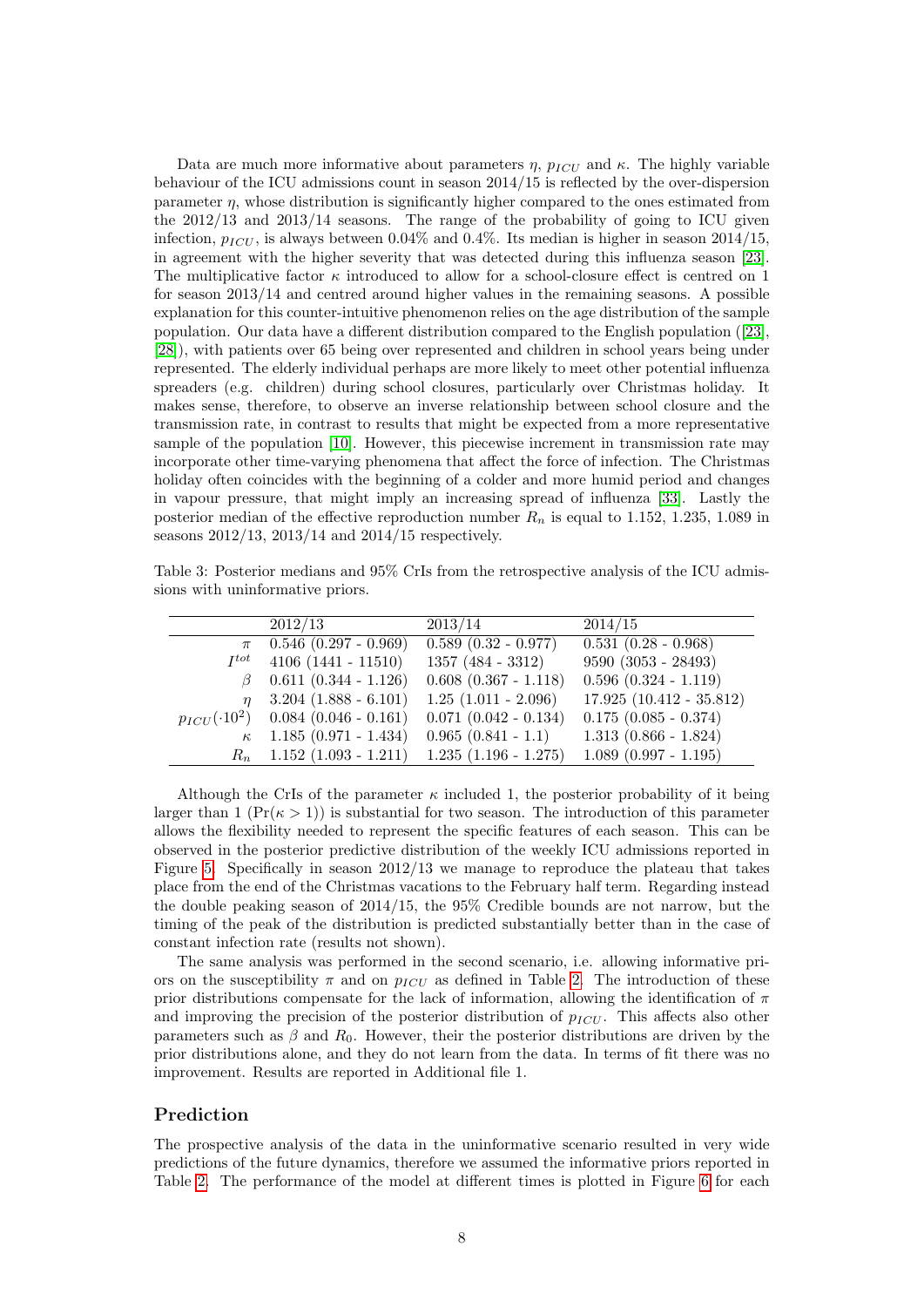<span id="page-8-0"></span>

Figure 5: Retrospective analysis. Median (blue), 95 % CrI (light green) and quartile (dark green) of the posterior predictive distributions and observed values (red) for the weekly ICU/HDU admissions across seasons. The vertical dashed lines represent the breakpoints for the piecewise transmissibility  $\beta^*(t)$  (i.e. start and end of each school holiday).

season.

Season 2013/14, despite displaying the most regular data, is the most difficult to predict: the well-defined initial growth biases the predictions towards a major outbreak. This leads to overestimation of the median and the credible intervals of the posterior predictive distribution until mid-march (week 13 from the beginning of the year). For the other two seasons, the median predicted weekly ICU admissions is always very close to the data points, but the credible intervals narrow to reasonable bounds only towards the end of February (week 8 from the beginning of the year).

In spite of the simplicity of our model, the flexibility introduced by the parameter  $\kappa$ allows for the correction "on the fly" of the prediction, adapting to new peaks (e.g. season 2014/15) or periods of constant influenza circulation (e.g. season 2012/13).

#### Further results

We simulated the weekly count of Hospital admissions in the case of a pandemic and we extended our model enabling the inference of the parameters from these data. Despite the increased number of observations, the model performed very similarly to the case of non-pandemic ICU-counts data. We diagnosed identifiability problems in the uniform prior scenario and predictions were good only when more informative prior distributions (on the susceptibility and probability of hospitalization) was included. Results from this analysis are reported in Section 5 of Additional file 1.

Other analyses performed include: prospective analysis for the uninformative scenario and retrospective analysis within the informative scenario. Results of these analysis are reported in Section 4 of Additional file 1.

## Discussion

In this paper we proposed a model to estimate and predict influenza outbreaks from routinely collected data on admissions to ICU/HDU.

We investigated the performance of the proposed model both on simulated and on real data. By fitting the model to simulated number of weekly ICU admissions, we discovered that, even with very vague prior information, we could obtain estimates of some of the main parameters, including the initial infection rate, the probability of going to ICU given infection, the effective reproduction number  $R_n$  and the scaling factor for school holidays κ. When we injected information on the distribution of the average immunity  $(1 - \pi)$  and on  $p_{ICU}$ , estimates of the remaining parameters could be obtained. We were also able to forecast the evolution of the outbreak by analysing the first months of the epidemic using data up to the peak of influenza activity.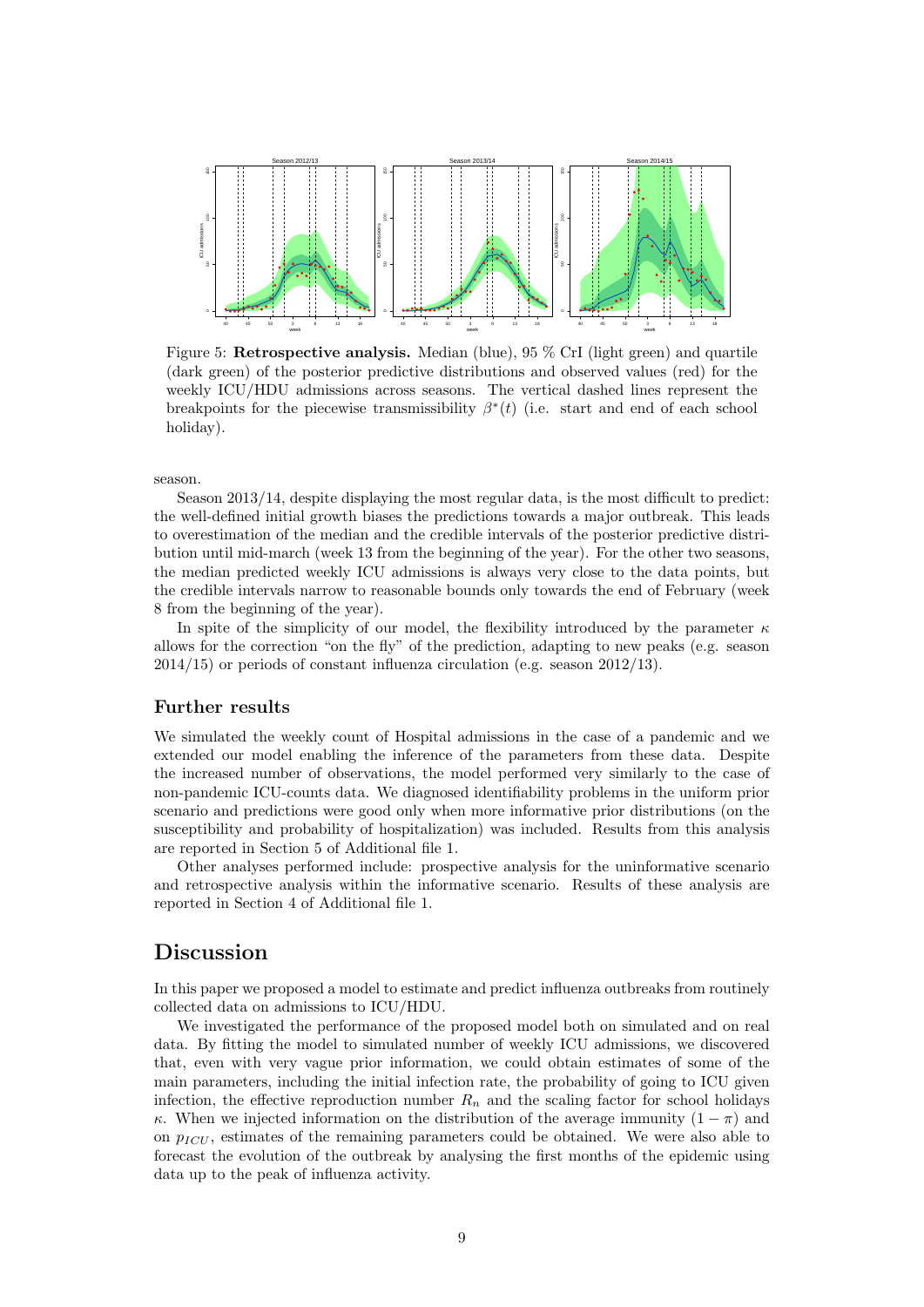<span id="page-9-0"></span>

Figure 6: Prospective analysis. The black line displays the analysis time; the blue line and green shaded area represent median, quartile (dark green) and 95% CrIs (light green) of the posterior predictive distribution for the training dataset weeks. The pink area displays posterior quartiles (deep pink) and 95% CrIs (light pink) for the predicted future observations, and the purple line displays the median; the red dots are the training data and the yellow dots are the observations we have predicted.

The model was applied to real data on the weekly number of ICU admissions from seasons 2012/13, 2013/14 and 2014/15, confirming the performance obtained on the simulated data. The estimated values of the effective reproduction number  $R_n$  were similar to those estimated during the past decade of seasonal influenza [\[8\]](#page-11-7). A scaling parameter allowed the transmission rate to vary between school and holiday/half-term periods, which resulted in a good fit of the model to the data.

Recently, a similar analysis was performed on the Finnish influenza pandemic of 2009 [\[16\]](#page-12-4) using a more elaborate model, analysing confirmed data on both hospitalizations and GP consultation. Their inclusion of GP data enhances the performance of the inference. Nevertheless, these data are harder to collect in a larger population (England is almost 10 times more populated than Finland) and out of pandemic emergencies. By contrast, the inference performed through our model is driven by few data, though readily available, even in real time, in seasonal settings. A further advance of the model by [\[16\]](#page-12-4) is that the transmission parameter is time varying according to a Gaussian Process: this allows an accurate description of the past dynamics but makes the prediction hard, since this temporal variation cannot be forecast. By contrast, our simple piecewise constant model is able to well forecast the future trend and it includes enough flexibility to describe appropriately the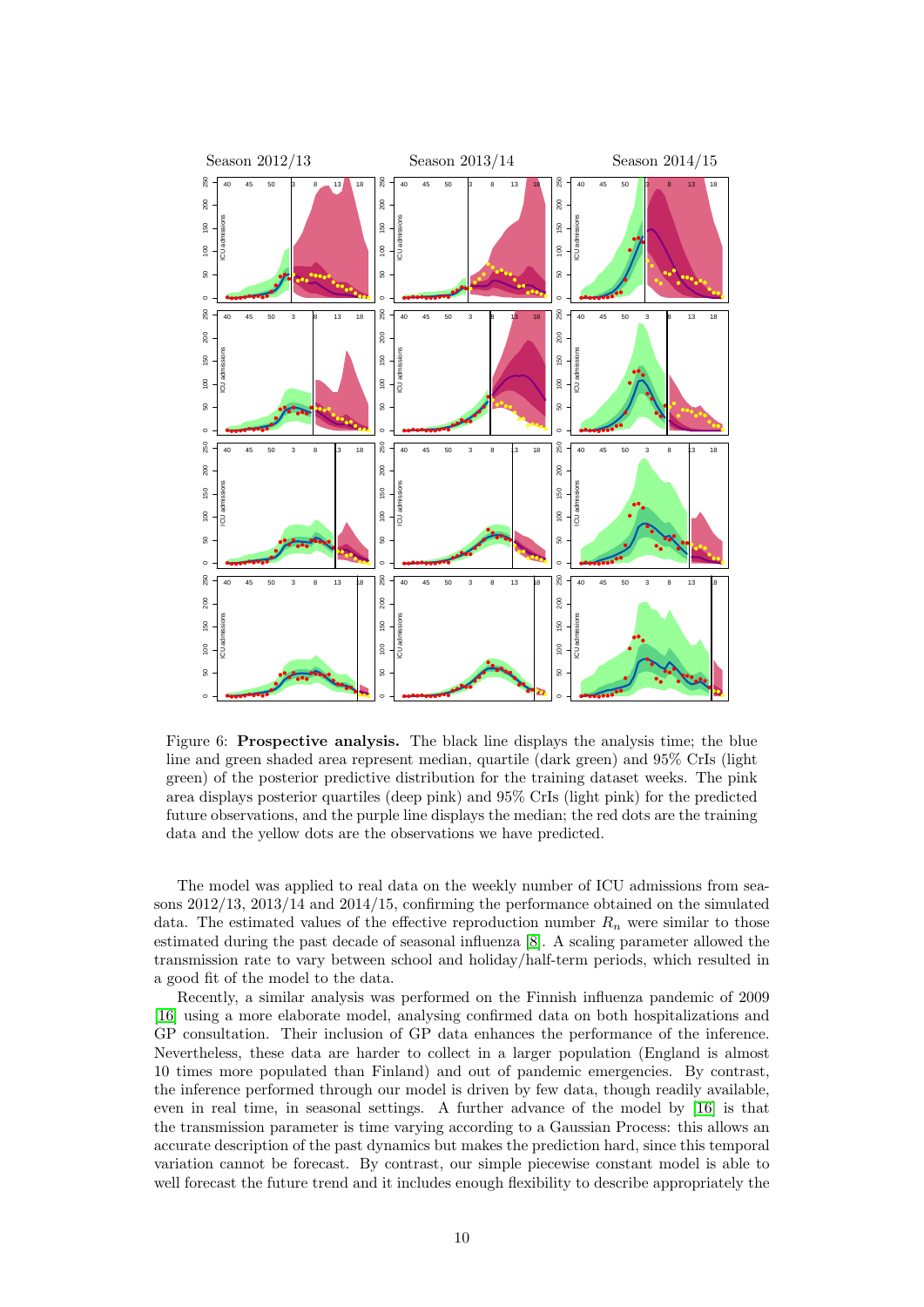present and the past data.

Our work has also some limitations: firstly, our model is non-age-specific. This was dictated by the very small data size which did not allow sub-grouping. Secondly, the quality of some estimates and predictions strongly relies on prior information on the proportion of non-immune people. As this information is needed to overcome the lack of identifiability in the parameters, we used sero-prevalence data following the 2010/11 epidemic. This is not likely to be correct for all the three seasons analysed, as the predominant strain circulating was different across seasons. Likewise, the model that describes the time elapsing between infection and ICU admission, is assumed to be fixed and mostly known, but this assumption is not likely to be valid. The other element that defines the observational process, i.e. the probability of ICU admission given infection, is also sensible to the choice of prior distribution.

# Conclusion

The work presented here is a proof of concept of the potential for estimation and prediction of influenza transmission from USISS data. At the same time, the results highlight the need of collecting external data to formulate appropriate prior distribution on the initial immunity of the population, particularly in the event of a pandemic.

The availability of this information, together with the tool we have provided here, allows to retrospectively infer the epidemic parameters from routinely collected data on severe cases during seasonal outbreaks and to predict the temporal dynamics of new epidemics.

## Acronym

USISS UK Severe Influenza Surveillance System PHE Public Health England ILI influenza-like illness GP General Practitioner NHS National Health Service ICU Intensive Care Unit HDU High Dependence Unit WHO World Health Organization ONS Office of National Statistics CrI Credible Intervals

## **Declarations**

## Availability of data and material

The datasets used and/or analysed during the current study are available from the author on reasonable request at [richard.pebody@phe.gov.uk.](mailto:richard.pebody@phe.gov.uk)

## Competing interests

The authors declare that they have no competing interests.

#### Funding

AC, DDA, and AMP were supported by the Medical Research Council [grant number MC UI05260666, Program Core SLAH/001]. PJB was supported by the National Institute for Health Research (HTA Project:11/46/03). XSZ, NB, RP, PB and DDA were supported by Public Health England.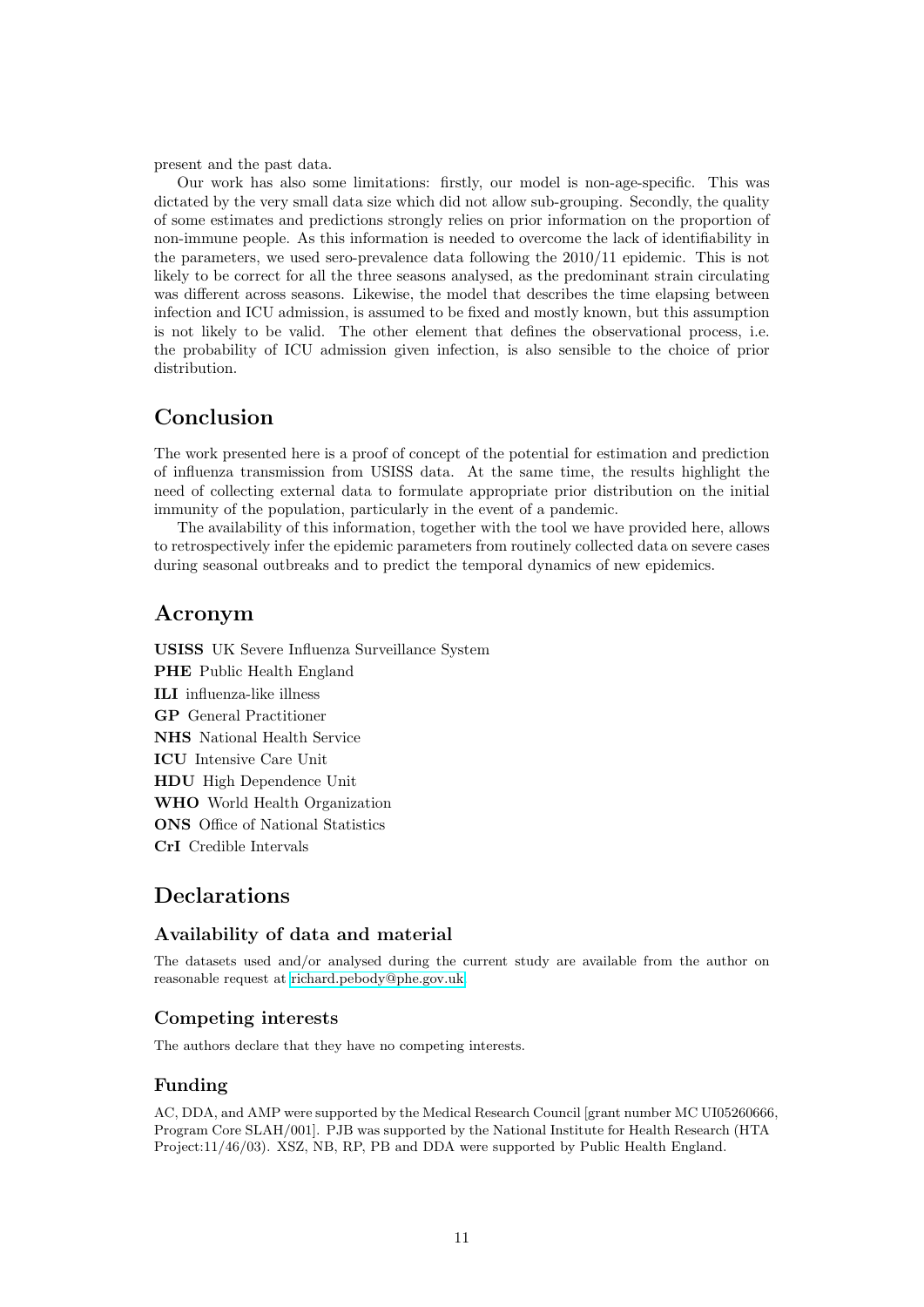#### Author's contributions

AC wrote the paper, with help by XSZ DDA and AMP. XSZ and AC wrote the code, with support by PJB and AMP in the formulation of the algorithm. NB provided the data and assisted with their interpretation. DDA and RGP conceived the study. All authors gave a final approval for publication.

#### Acknowledgements

The authors would like to thank all the participants of the Armitage Lecture 2015. In particular, Prof. Leonard Held and Dr. Michael Hohle gave substantial advice for the implementation of this model. Likewise, during the Summer Institute on Statistics and Infectious Disease Modelling [?], Prof. Pejman Rohani helped with suggestions on model evaluation. Finally, AC would like to thank Prof. Rino Bellocco for his support from the very beginning of this project.

## References

- <span id="page-11-0"></span>[1] World Health Organization (WHO). Influenza (seasonal) fact sheet;. Available from: <http://www.who.int/mediacentre/factsheets/fs211/en/>.
- <span id="page-11-1"></span>[2] Pitman RJ, Melegaro A, Gelb D, Siddiqui MR, Gay NJ, Edmunds WJ. Assessing the burden of influenza and other respiratory infections in England and Wales. J Infect. 2007;54(6):530–538.
- <span id="page-11-2"></span>[3] Hayward AC, Fragaszy EB, Bermingham A, Wang L, Copas A, Edmunds WJ, et al. Comparative community burden and severity of seasonal and pandemic influenza: Results of the Flu Watch cohort study. Lancet Respir Med. 2014;2(6):445–454.
- <span id="page-11-3"></span>[4] Matias G, Taylor R, Haguinet F, Schuck-Paim C, Lustig R, Shinde V. Estimates of mortality attributable to influenza and RSV in the United States during 1997–2009 by influenza type or subtype, age, cause of death, and risk status. Influenza and other respiratory viruses. 2014;8(5):507–515.
- <span id="page-11-4"></span>[5] Neuzil KM, Wright PF, Mitchel EF, Griffin MR. The burden of influenza illness in children with asthma and other chronic medical conditions. The Journal of pediatrics. 2000;137(6):856–864.
- <span id="page-11-5"></span>[6] Zhao H, Harris R, Ellis J, Pebody R. Ethnicity, deprivation and mortality due to 2009 pandemic influenza A (H1N1) in England during the 2009/2010 pandemic and the first post-pandemic season. Epidemiology & Infection. 2015;143(16):3375–3383.
- <span id="page-11-6"></span>[7] Van Kerkhove MD, Asikainen T, Becker NG, Bjorge S, Desenclos Jc, Santos T, et al. Studies Needed to Address Public Health Challenges of the 2009 H1N1 Influenza Pandemic : Insights from Modeling. PLoS Med. 2010;7(6):1–6.
- <span id="page-11-7"></span>[8] Baguelin M, Flasche S, Camacho A, Demiris N, Miller E, Edmunds WJ. Assessing Optimal Target Populations for Influenza Vaccination Programmes: An Evidence Synthesis and Modelling Study. PLoS Med. 2013;10(10):1–19.
- <span id="page-11-8"></span>[9] House T, Baguelin M, Van Hoek AJ, White PJ, Sadique Z, Eames K, et al. Modelling the impact of local reactive school closures on critical care provision during an influenza pandemic. Proc Biol Sci. 2011;278(1719):2753–2760.
- <span id="page-11-9"></span>[10] Te Beest DE, Birrell PJ, Wallinga J, De Angelis D, van Boven M. Joint modelling of serological and hospitalization data reveals that high levels of pre-existing immunity and school holidays shaped the influenza A pandemic of 2009 in the Netherlands. J R Soc Interface. 2015;12(103):20141244.
- <span id="page-11-10"></span>[11] Vynnycky E, Edmunds WJ. Analyses of the 1957 (Asian) influenza pandemic in the United Kingdom and the impact of school closures. Epidemiol Infect. 2008;136(2):166– 179.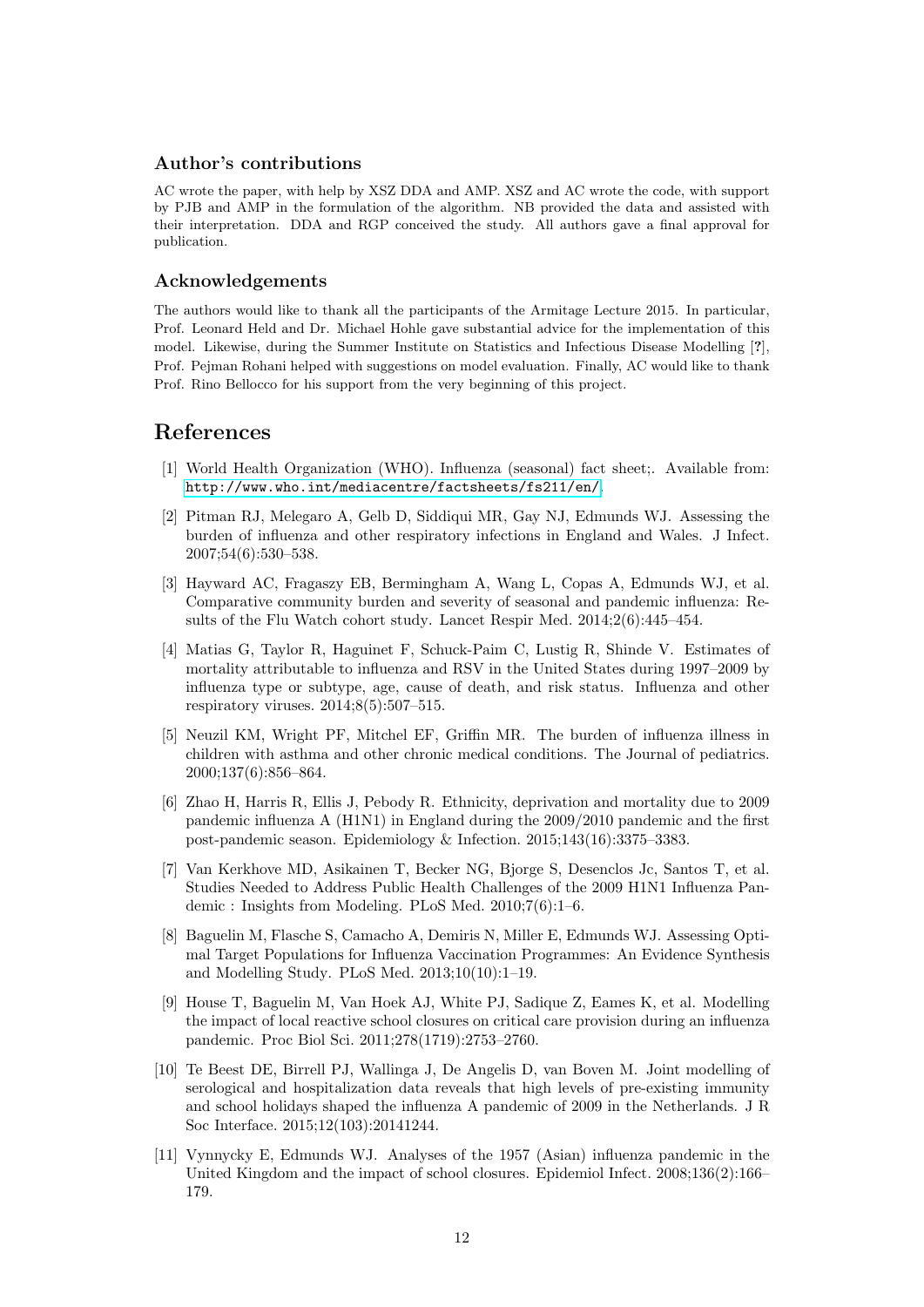- <span id="page-12-0"></span>[12] Ferguson NM, Cummings DAT, Fraser C, Cajka JC, Cooley PC, Burke DS. Strategies for mitigating an influenza pandemic. Nature. 2006;442(7101):448–452.
- <span id="page-12-1"></span>[13] Birrell PJ, Ketsetzis G, Gay NJ, Cooper BS, Presanis AM, Harris RJ, et al. Bayesian modeling to unmask and predict influenza A/H1N1pdm dynamics in London. Proc Natl Acad Sci. 2011;108(45):18238–18243.
- <span id="page-12-2"></span>[14] Yang W, Lipsitch M, Shaman J. Inference of seasonal and pandemic influenza transmission dynamics. Proc Natl Acad Sci. 2015;112(9):2723–2728.
- <span id="page-12-3"></span>[15] Public Health England . Sources of UK flu data: influenza surveillance in the UK; 2014. Available from: [https://www.gov.uk/guidance/](https://www.gov.uk/guidance/sources-of-uk-flu-data-influenza-surveillance-in-the-uk) [sources-of-uk-flu-data-influenza-surveillance-in-the-uk](https://www.gov.uk/guidance/sources-of-uk-flu-data-influenza-surveillance-in-the-uk).
- <span id="page-12-4"></span>[16] Shubin M, Lebedev A, Lyytikäinen O, Auranen K. Revealing the True Incidence of Pandemic A(H1N1)pdm09 Influenza in Finland during the First Two Seasons - An Analysis Based on a Dynamic Transmission Model. PLoS Comput Biol. 2016;12(3):1– 19.
- <span id="page-12-5"></span>[17] World Health Organization (WHO). H1N1 in post-pandemic period;. Available from: [http://www.who.int/mediacentre/news/statements/2010/h1n1\\_vpc\\_](http://www.who.int/mediacentre/news/statements/2010/h1n1_vpc_20100810/en/) [20100810/en/](http://www.who.int/mediacentre/news/statements/2010/h1n1_vpc_20100810/en/).
- <span id="page-12-6"></span>[18] Health Protection Agency (HPA). UK Severe Influenza Surveillance System (USISS) Protocol for all NHS Acute Trusts 2011-12; 2011. Available from: [https://www.gov.uk/government/uploads/system/uploads/attachment\\_](https://www.gov.uk/government/uploads/system/uploads/attachment_data/file/332482/USISS_2011_2012_Protocol_Mandatory.pdf) [data/file/332482/USISS\\_2011\\_2012\\_Protocol\\_Mandatory.pdf](https://www.gov.uk/government/uploads/system/uploads/attachment_data/file/332482/USISS_2011_2012_Protocol_Mandatory.pdf).
- <span id="page-12-7"></span>[19] Health Protection Agency (HPA). UK Severe Influenza Surveillance System (USISS) Protocol for sentinel Acute NHS Trusts 2011-12; 2011. Available from: [https://www.gov.uk/government/uploads/system/uploads/attachment\\_](https://www.gov.uk/government/uploads/system/uploads/attachment_data/file/332480/USISS_2011_2012_Protocol_Sentinel.pdf) [data/file/332480/USISS\\_2011\\_2012\\_Protocol\\_Sentinel.pdf](https://www.gov.uk/government/uploads/system/uploads/attachment_data/file/332480/USISS_2011_2012_Protocol_Sentinel.pdf).
- <span id="page-12-8"></span>[20] Public Health England . Surveillance of influenza and other respiratory viruses, including novel respiratory viruses, in the United Kingdom: Winter 2012/13; 2013. Available from: [https://www.gov.uk/government/uploads/system/uploads/](https://www.gov.uk/government/uploads/system/uploads/attachment_data/file/325217/Annual_flu_report_winter_2012_to_2013.pdf) [attachment\\_data/file/325217/Annual\\_flu\\_report\\_winter\\_2012\\_to\\_2013.pdf](https://www.gov.uk/government/uploads/system/uploads/attachment_data/file/325217/Annual_flu_report_winter_2012_to_2013.pdf).
- <span id="page-12-9"></span>[21] Public Health England . Surveillance of influenza and other respiratory viruses in the United Kingdom: Winter 2013/14; 2014. Available from: [https://www.gov.uk/government/uploads/system/uploads/attachment\\_data/](https://www.gov.uk/government/uploads/system/uploads/attachment_data/file/325203/Flu_annual_report_June_2014.pdf) [file/325203/Flu\\_annual\\_report\\_June\\_2014.pdf](https://www.gov.uk/government/uploads/system/uploads/attachment_data/file/325203/Flu_annual_report_June_2014.pdf).
- <span id="page-12-10"></span>[22] Public Health England . Surveillance of influenza and other respiratory viruses in the United Kingdom: winter 2014 to 2015; 2015. Available from: [https://www.gov.uk/government/uploads/system/uploads/attachment\\_data/](https://www.gov.uk/government/uploads/system/uploads/attachment_data/file/429617/Annualreport_March2015_ver4.pdf) [file/429617/Annualreport\\_March2015\\_ver4.pdf](https://www.gov.uk/government/uploads/system/uploads/attachment_data/file/429617/Annualreport_March2015_ver4.pdf).
- <span id="page-12-11"></span>[23] Boddington NL, Verlander NQ, Pebody RG, the UK Severe Influenza Surveillance System Steering Group. Developing a system to estimate the severity of influenza infection in England: findings from a hospital-based surveillance system between 2010/2011 and 2014/2015. Epidemiol Infect. 2017;p. 1–10.
- <span id="page-12-12"></span>[24] Tom BDM, van Hoek AJ, Pebody R, McMenamin J, Robertson C, Catchpole M, et al. Estimating time to onset of swine influenza symptoms after initial novel  $A(H1N1v)$ viral infection. Epidemiol Infect. 2011;139(9):1418–1424.
- <span id="page-12-13"></span>[25] Presanis AM, Pebody RG, Birrell PJ, Tom BDM, Green RK, Durnall H, et al. Synthesising evidence to estimate pandemic (2009) A/H1N1 influenza severity in 2009-2011. Ann Appl Stat. 2014;8(4):2378–2403.